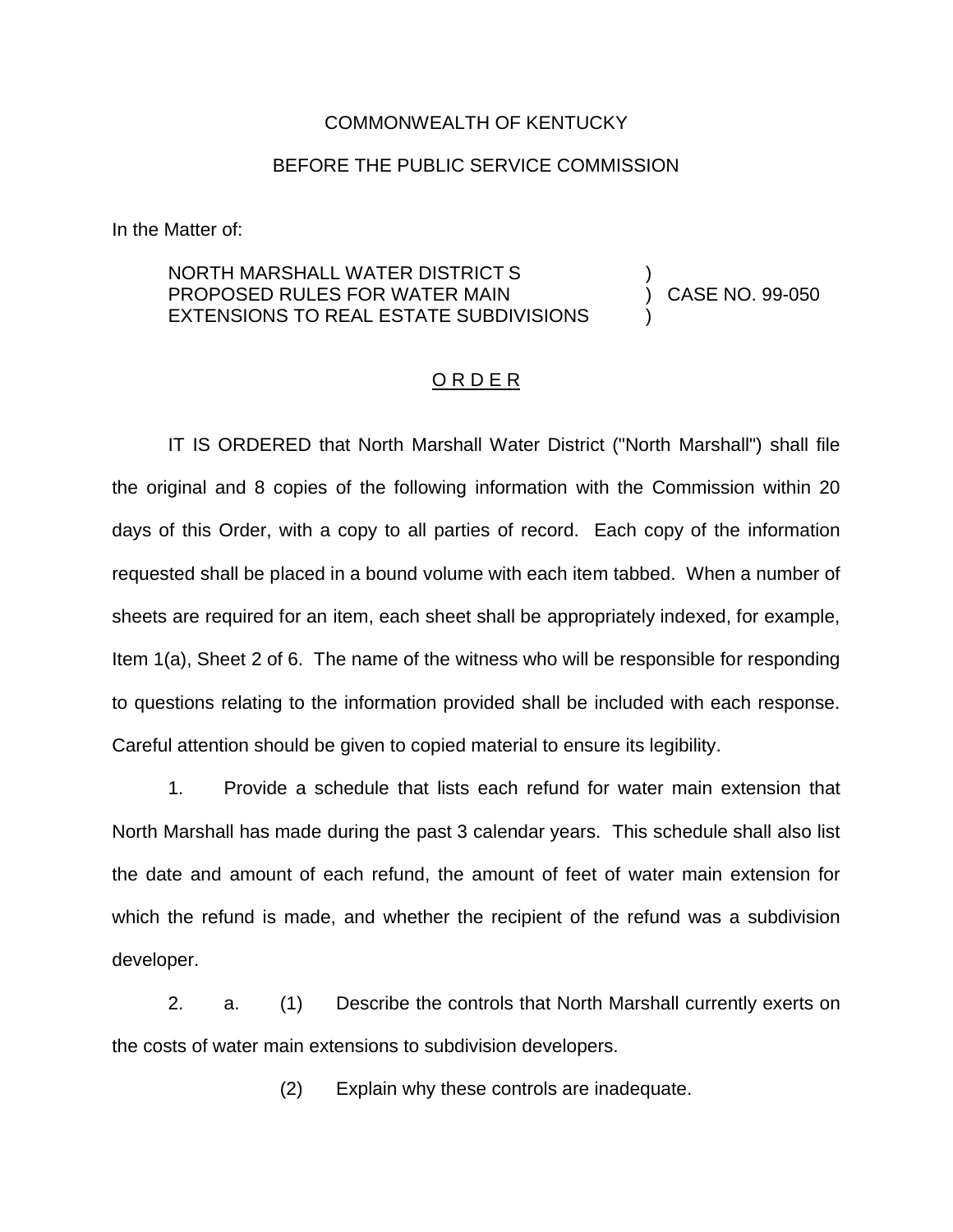b. (1) Describe the controls that North Marshall currently exerts on the costs of water main extensions to non-subdivision developers.

(2) Explain why these controls are adequate.

3. Explain why North Marshall chose to limit refunds to subdivision developers to \$3 per foot of main extension when the actual cost of such water main extensions ranges from \$3.44 to \$10.62 per foot.

4. List and describe all water main extension projects that are currently anticipated to occur within the next 3 years. This list shall include any water main extension projects that are currently under construction. The description of the project shall include whether the water main extension will provide service to a subdivision development.

5. Define the following terms as they are used in North Marshall s proposed revision to its Rules and Regulations:

a. Subdivision.

b. Developer.

6. State whether the limitation on refunds to subdivision developers will apply to those portions of water main extensions that are outside of the subdivision development. (For example, a subdivision developer constructs a 1,500-foot water main extension. Approximately 700 feet of this extension is over land that is not owned by the developer. This portion of the extension is necessary to connect the subdivision development to the existing main.)

7. The proposed revision will limit refunds on extensions made by subdivision developers, but not those of non-subdivision developers.

-2-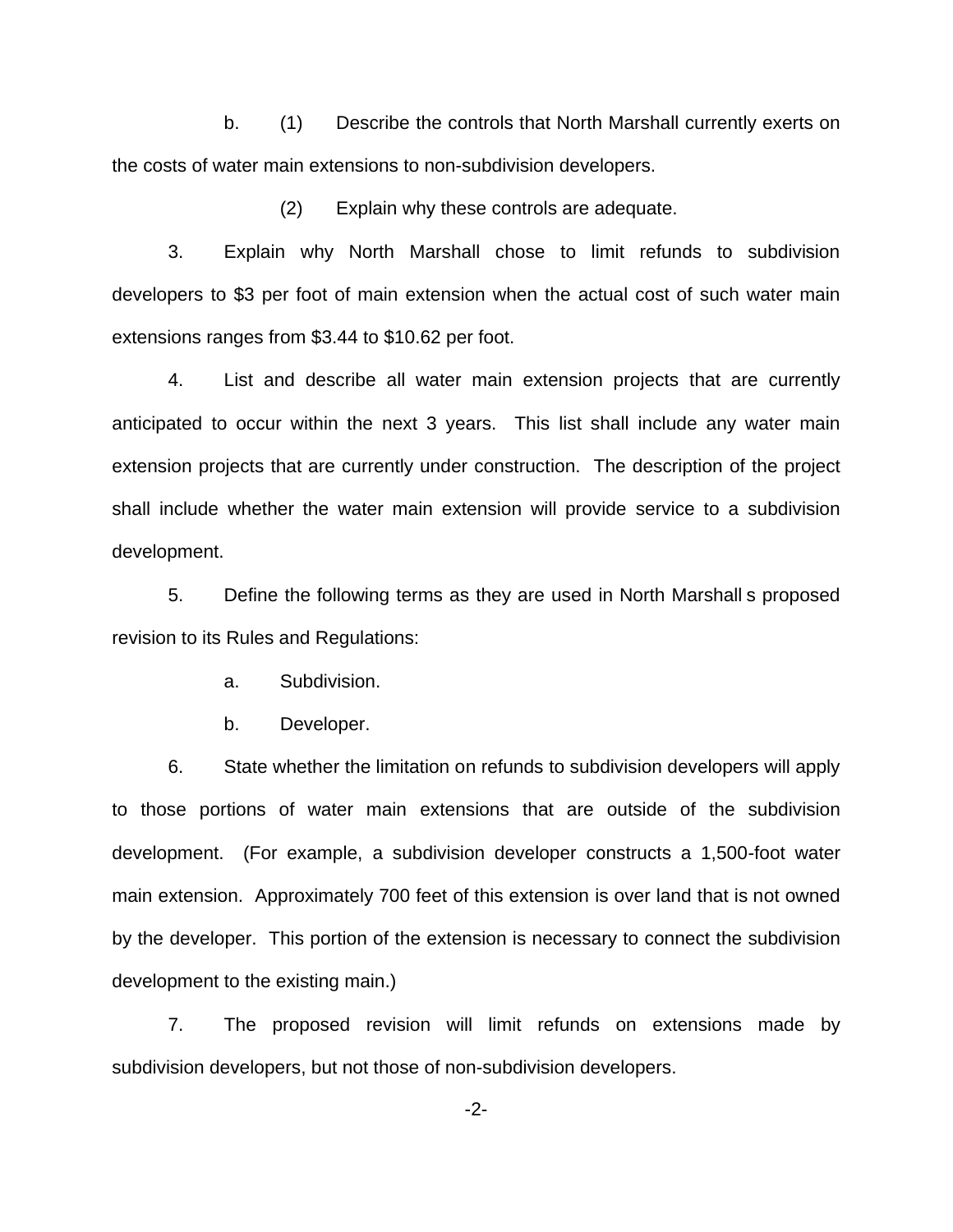a. Describe the differences, if any, between a water main extension performed by a subdivision developer and a non-subdivision developer.

b. Explain why the differences listed in subpart 6(a) require a limitation on refunds to subdivision developers.

c. State whether the proposed revision will require subdivision developers and those purchasing real estate from those developers to finance a larger share of the costs of water main extensions than other similarly situated water district customers.

8. What affect, if any, does North Marshall expect that its proposed revision will have on the development of subdivisions within its boundaries? Explain.

9. a. Has North Marshall published notice of its proposed revision?

b. (1) If yes, provide a copy of this notice and state where publication occurred.

(2) If no, describe North Marshall s efforts to notify affected persons, including subdivision developers, of the proposed revision.

10. What comments, if any, has North Marshall received regarding the proposed revisions?

11. What governmental agencies, if any, oversee or perform planning and zoning activities within North Marshall s boundaries?

-3-